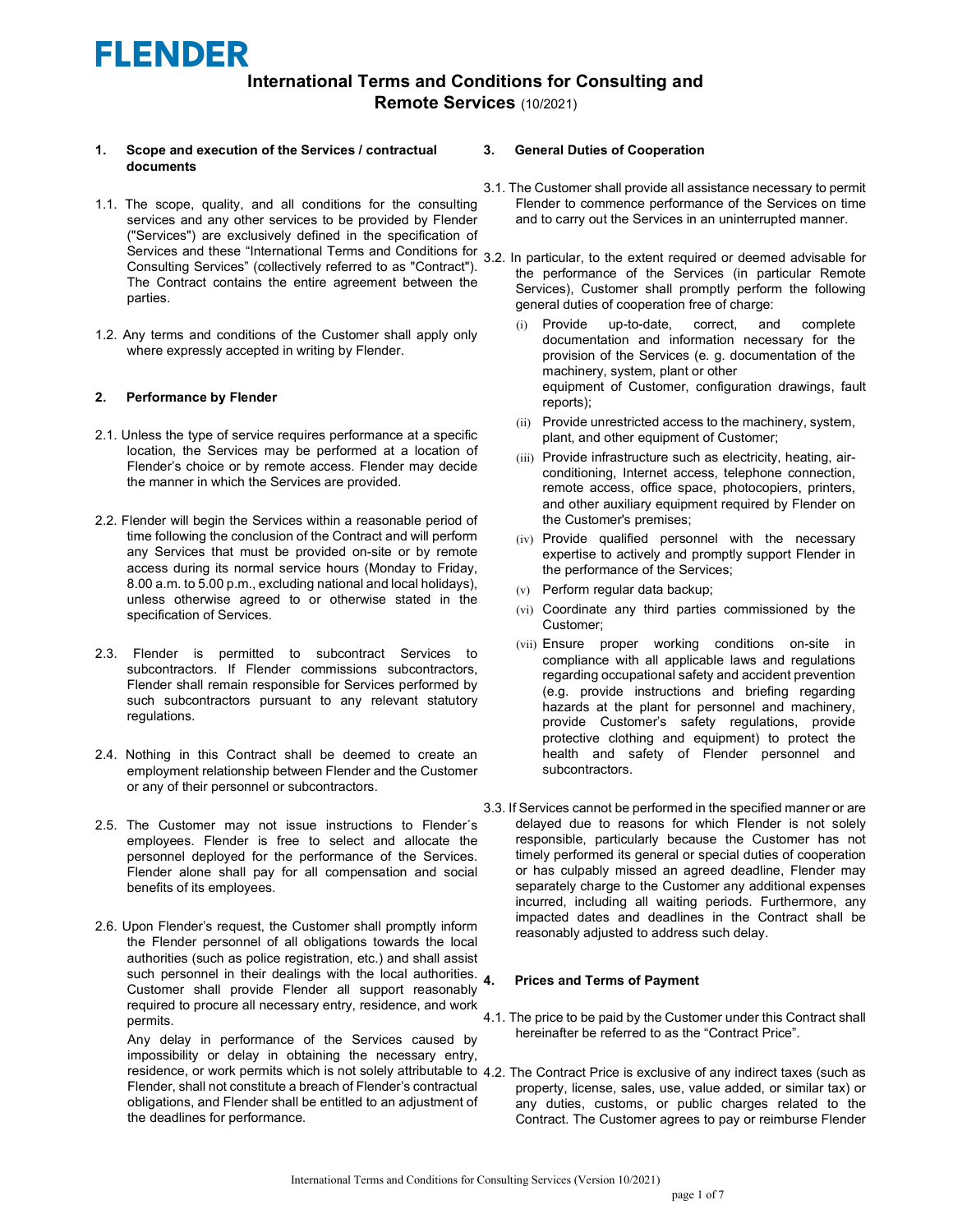

for any taxes, customs, duties, or other public charges levied on Flender. All payments shall be made to Flender's bank account specified in the applicable invoice without deduction (e.g. deduction of withholding tax) within 14 days after issuance of the invoice. If the Customer is required to make a deduction by law, the sum payable shall be increased so that Flender receives a net amount equal to the amount invoiced. The Customer shall promptly submit to Flender tax receipts from the relevant tax authorities in connection with payments under this Contract.

- 4.3. Unless otherwise agreed, the Customer shall bear all incidental costs, such as travel expenses and daily allowances, in addition to the Contract Price.
- 4.4. Without prejudice to any other rights it may have, Flender may rate of the European Central Bank on any overdue payments.
- 4.5. Each party must pay all sums that it owes to the other party counterclaim, deduction, or withholding of any kind, unless otherwise agreed in writing or as may be required by law.

### 5. Delay

- 5.1. Any agreed dates for performance of the Services or any portion thereof shall be extended by a reasonable period of time if, and to the extent that, Flender is delayed or impeded  $\,$ in the performance of its obligations by any act or omission of a third party or Customer. This includes without limitation permits and approvals) to Flender, timely performance of any work to be undertaken by the Customer or any third party appointed by the Customer, or compliance with the payment terms.
- 5.2. If Flender does not meet any binding dates solely due to the fault of Flender, the Customer shall be entitled to liquidated damages in an amount equal to 0.5% of the agreed price for the delayed portion of the Services per complete week of delay, but only to the extent Customer has suffered demonstrable loss as a result of such delay. Aggregate liquidated damages payable pursuant to this Section shall not exceed 5% of the agreed price for the delayed portion of the Services.
- 5.3. This Clause 5 and Clause 14.2 (i), below, set forth the entire and exclusive liability of Flender for delay. To the extent permissible under applicable law, all other rights and remedies of the Customer for delay are hereby expressly excluded.

#### 6. Force Majeure

6.1. A "Force Majeure Event" means any event which is beyond could not have been prevented by good industry practice and

which results in a party (the "Affected Party") being unable to perform or being delayed in performing all or part of its obligations under this Contract. Force Majeure Events include but are not limited to, acts of war, riot, civil commotion, terrorism, natural disaster, epidemic, strikes, lock-outs, attacks on Flender's IT systems (such as virus attacks, hacker attacks), non-issuance of licenses, permits or approvals, or any other act or failure to act by any public authority, or embargos or any other trade sanctions.

- 6.2. If a Force Majeure Event occurs, the Affected Party will be deemed not to be in breach of its obligations under the Contract for as long as the Force Majeure Event persists, including any reasonable time thereafter necessary to recover from the effects of such Force Majeure Event.
- charge interest at a rate 9% above the current base lending 6.3. The Affected Party shall notify the other party as soon as reasonably practicable of the Force Majeure Event and of its affected obligations.
- under this Contract free and clear without any set-off, 6.4. If one or more Force Majeure Events, including their effects, persist for a cumulative period of at least 180 days, either party may terminate the Contract by providing the other Party written notice of termination with regard to the portion of the Services not yet provided. Customer shall compensate Flender for the Services provided prior to the date of termination as well as its unavoidable costs related to such termination.

#### Variations, Changes to the Services

the delivery of required documents (such as necessary 7.1. Either party may at any time request in writing changes, modifications, or additions to the scope of the Services (hereinafter referred to as a "Variation"). Upon receipt of such request, the other party shall comment on the change request within 10 working days. The Customer may not reject a change request that would result in cost advantages without significant reduction in performance without good reason. If the Customer rejects an offer from Flender related to a Variation requested by the Customer, the Customer will be charged separately for the quotation on the basis of Flender's price lists valid at that time.

> Flender is not obliged to give effect to the Variation until it has been agreed in writing by the parties.

- 7.2. Performance shall comply with current engineering standards and codes of practice, as well as Customer's site rules, provided they have been expressly agreed, are applicable on the effective date of the Contract, and are mandatory for the Services to be performed by Flender. Performance shall also comply with current laws, approvals, decisions, or guidance issued by courts or public authorities to the extent the Customer has provided notice of such to Flender if and to the extent they are applicable on the effective date of the Contract and are mandatory for the Services to be performed by Flender.
- the reasonable control of a party or its subcontractors, which <sup>7.3</sup>. If applicable engineering standards and codes of practice, the reasonable control of a party or its subcontractors, which <sup>7.3</sup>. If applicable engineeri laws, approvals, decisions, or guidance issued by courts or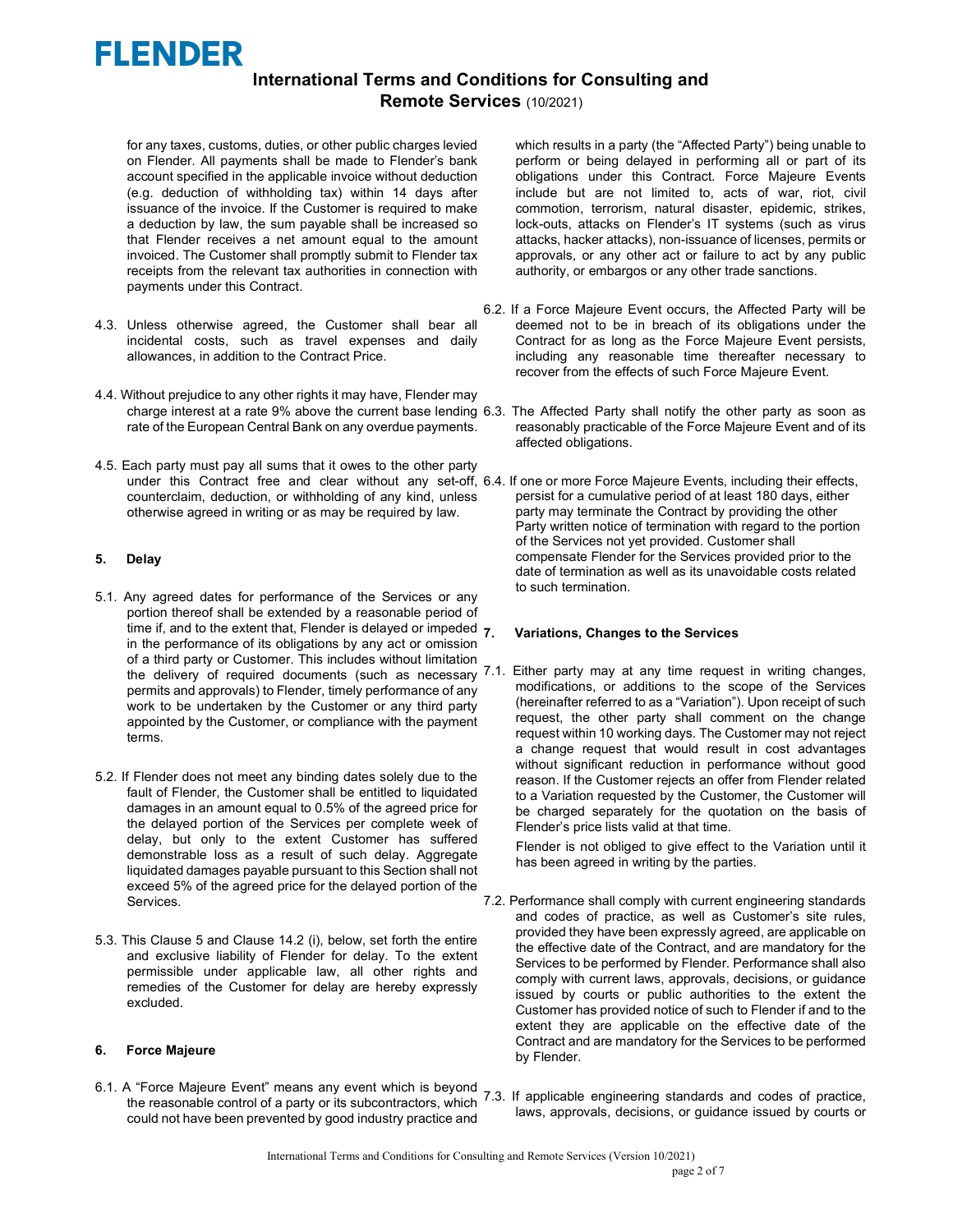

public authorities or Customer's site rules are amended or supplemented after the effective date of the Contract. Flender shall be entitled to an adjustment of the Contract, including a reasonable adjustment of the Contract Price, the schedule, and the scope of Services, in order to compensate for or reflect the impact of such changes. The Parties shall agree on the necessary changes on a good faith basis and shall record these in a written amendment.

#### 8. Quality of Services, Defects Liability

- 8.1. The Services shall be performed in substantial conformance with the specification of Services, in a professional manner, and with a level of care that would be reasonably expected of a comparable third party under similar circumstances. Flender does not guarantee nor does Flender owe a specific result to Customer.
- 8.2. If Flender does not deliver the Services in accordance with Clause 8.1 for reasons solely attributable to Flender, and provided the Customer notifies Flender in writing within 14 days of discovery of the defect, Flender shall be given a reasonable period of time and opportunity to re-perform the Services at its own expense. If Flender fails at least three times to provide the Services in accordance with the Contract, the Customer shall be entitled to terminate the Contract in writing in accordance with Clause 14.2 (ii).
- 8.3. There shall be no warranty claim for insignificant deviations from the agreed quality, for minor impairments in utility of the Services, for defects caused by the provision of incorrect or incomplete information, data, unsuitable equipment or other contributions by the Customer, nor for special external influences which are not identified within the Contract.
- 8.4. The interpretation, use or implementation of Flender's reports, suggestions, or recommendations resulting from the Services shall be the sole responsibility of the Customer. Flender does not assume any liability, warranty, or guarantee with regard to the interpretation, use or implementation of such reports, suggestions, or recommendations, including the outcome thereof, nor for actions or omissions based on such reports, suggestions, or recommendations.
- 8.5. If Flender does not comply with the standard described in Clause 8.1, the Customer may only withhold payments to an extent that is in reasonable proportion to the defective Service. The right of retention shall cease with the expiry of the defects liability period. If Flender re-performs allegedly 9.3. defective Services and it is determined that the Services were not defective, the Customer shall pay Flender for such re-performance.
- 8.6. The defect liability period for any portion of the Services shall expire 12 months after performance by Flender. For Services 9.4 re-performed pursuant to Clause 8.2, the defect liability period is 6 months from the date of re-performance, unless the original 12-month defect liability period would end later in which case the original defect liability period shall apply. In no event shall the defect liability period extend later than 24 months from the initial delivery or performance of the

Services. If the Service performance includes delivery of a deliverable, e. g. a report, the Service shall be deemed to have been performed upon delivery of such deliverable to the Customer.

8.7. This Clause 8 sets forth the Customer's exclusive remedy and Flender's entire liability for any claimed defects in the Services. Any other liability of Flender for defective Services, including any statutory or implied warranties of merchantability, fitness for a particular purpose, or otherwise is hereby expressly disclaimed and excluded from this Contract to the fullest extent permitted by applicable law.

### Intellectual Property

- 9.1. If a third party asserts a legitimate claim against the Customer that the Services infringe an intellectual and industrial property right ("IPR") owned by such third party, then subject to the following provisions of this Clause 9, Flender shall, at its option and expense, either
	- (i) obtain a right for the Customer to use the relevant IPR in connection with the Services;
	- (ii) modify or re-perform the Services so as not to infringe the relevant IPR; or
	- (iii) replace the infringing portion of the Services.

If, in the opinion of Flender, none of the foregoing is commercially reasonable, Flender will provide a refund of the fees paid for the Services in an amount reasonably proportionate to the portion of the Services which may not be utilized due to the IPR infringement.

- 9.2. Flender's obligations in Clause 9.1 are subject to the following conditions:
	- (i) the Customer has promptly notified Flender in writing of the third party's claim and furnished Flender with a copy of all communications, notices, or other documents relating to the alleged infringement,
	- (ii) the Customer does not concede infringement and provides Flender with the authority, information, and assistance reasonably required by Flender to defend or settle such claim, and
	- (iii) the Customer gives Flender sole control of the defense (including the right to select counsel) and the sole right to settle such claim.
	- If as a result of an infringement claim the Customer ceases to use all or any portion of the Service results or deliverable, it shall provide written notice to the third party alleging infringement that its voluntary cessation of use is not and shall not be deemed an admission of IPR infringement.
	- Any liability of Flender pursuant to this Clause 9 shall be excluded if the Customer (including its agents, employees, or contractors) is responsible for the claimed IPR infringement. Customer shall be deemed responsible for the claimed IPR infringement if the IPR infringement was caused by (i) the specific demands of the Customer, (ii) by use of the Service results or deliverables for a purpose or in a manner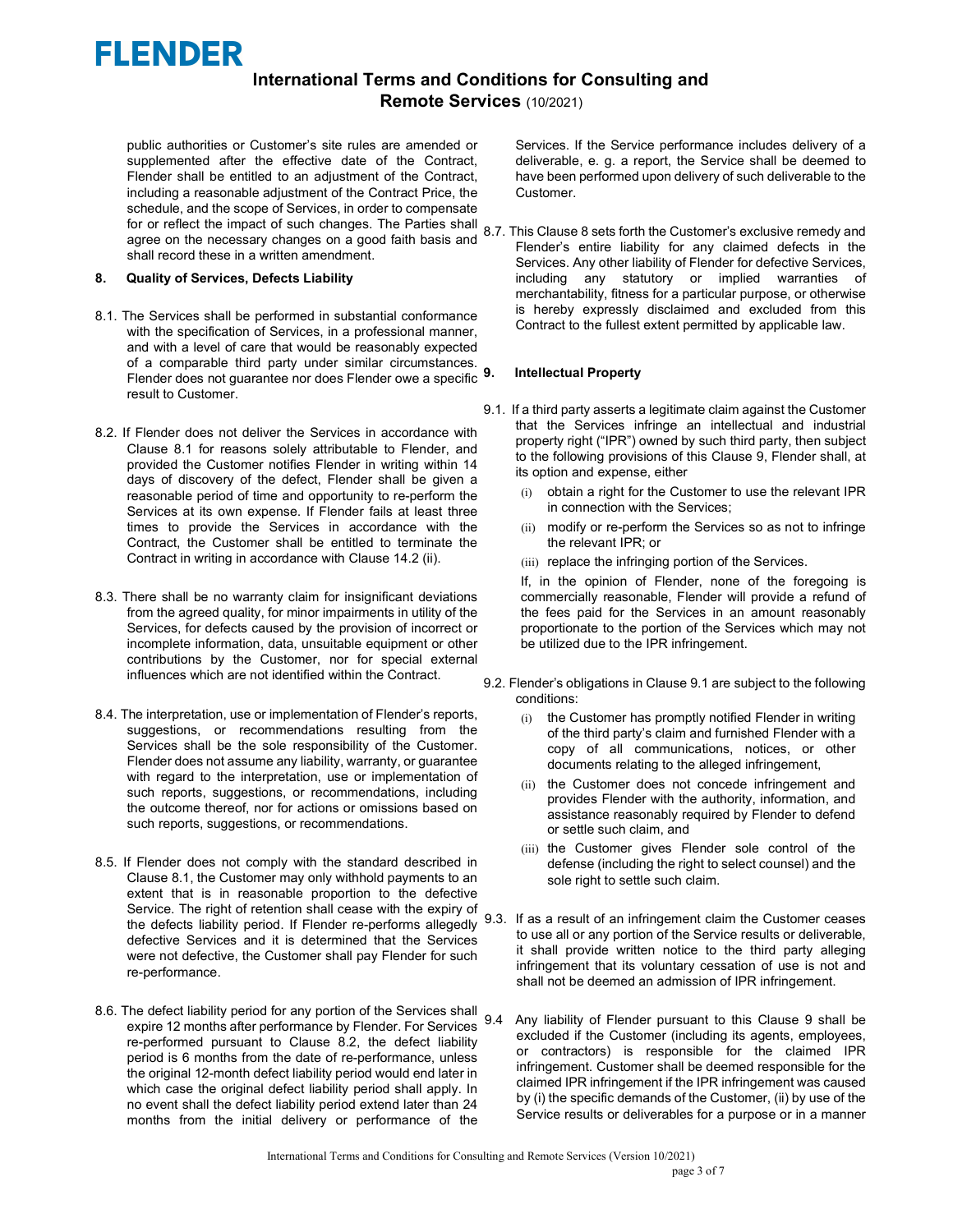

not foreseeable by Flender, (iii) by modification of the Service results or deliverables by the Customer (including its agents, employees, or contractors), or (iv) by use or integration of the Service results or deliverables with any equipment or materials not provided by Flender as part of the Services.

9.5. This Clause 9 sets forth Flender's entire liability and the Customer's exclusive remedy for infringement of third party results thereof. Any other rights or remedies of the Customer with regard to infringement of IPR and any other third party rights by the Services or the results thereof are hereby disclaimed and excluded to the fullest extent permissible under applicable law.

#### 10. Liability

Unless otherwise explicitly stipulated in this Contract, this Clause 10 shall exclusively govern the liability of Flender for damages, costs, and expenditures, regardless of the legal theory upon which it is based, including, but not limited to liability in Contract, tort (including negligence), misrepresentation, indemnity, warranty, or otherwise.

- 10.1. Flender shall be liable for bodily injuries and for intentional acts or omissions as required by applicable law.
- 10.2. In no event shall Flender be liable, whether based in 11.4. Customer grants Flender, its Affiliates, and its subcontractors indemnity, contract, tort (including negligence and statutory duty), or otherwise for loss of profit or revenue, loss of production, interruption of operations or loss of use, cost of capital, loss of interest, loss of information and/or data, for claims arising from Customer's contracts with third parties, or for any indirect or consequential damage. To the fullest extent permissible under applicable law, in no event shall Flender's total liability under this Contract exceed 50% of the Contract Price.
- 10.3. Any limitations of liability set forth in this Contract shall also apply for the benefit of Flender's subcontractors, employees, agents, or any other person acting for or on behalf of Flender.
- 10.4. Any and all liability of Flender under this Contract shall cease<br>with the expiry of the defects liability period described in 12. Data Protection with the expiry of the defects liability period described in Clause 8.6.
- 10.5. All other rights and remedies of the Customer against Flender not expressly stipulated in this Contract are hereby excluded and disclaimed to fullest extent permissible under applicable law.
- 10.6. For the avoidance of doubt, this Clause 10 shall survive any termination of this Contract.

### 11. Right of Use

11.1. Each Party shall remain the owner of all data, information technology, software (including source code), including any

inventions suitable for the registration of property rights, associated documentation, design descriptions, specifications, formulas, drawings, copyrights, patents and know how (collectively, "Intellectual Property"), insofar as such Intellectual Property was created prior to execution of the Contract or is created or developed independent from the provision of Services under this Contract.

IPR and any other third party rights by the Services or the 11.2. Any Intellectual Property that Flender develops in connection with the provision of the Services shall be the sole property of Flender.

> Upon full payment of the Contract Price, the Customer shall receive the non-exclusive and non-transferable right to internally use any information, suggestions, recommendations, or deliverables provided to the Customer by Flender as a result of the Services.

- 11.3. The Customer grants to Flender, including its Affiliates and subcontractors, the right to use any Customer Intellectual Property that the Customer discloses or provides to Flender within the scope of this Contract solely for the purpose of providing the Services. For purposes of this Contract, "Affiliate(s)" shall mean any legal entity which directly or indirectly is controlled by Flender, controls Flender, or is controlled by a company which directly or indirectly controls Flender.
- the worldwide, unrestricted, and perpetual right to host, store, copy, modify, process, analyze, access, transmit, and use information and data which was provided by Customer, collected for or in connection with the provision of the Services by Flender, or included in any deliverables (all, "Collected Data") for Flender's internal purposes (e.g. development or improvement of products and services). On an aggregated basis with other data and in a form that does not identify Customer, Flender, its Affiliates, and its subcontractors may also make Collected Data publicly available (e.g. for information and industry trends, benchmarking data). These rights of use shall not exist with respect to data for which Customer holds registered intellectual property rights.

Flender and the Customer shall comply with all relevant statutory provisions regarding protection of personal data. The Customer is obliged to perform any legal prerequisites (e.g. obtain declaration of consents) to enable Flender to perform the Services without any breach of any applicable law or regulation. The Customer shall be responsible to take appropriate measures to prevent access by Flender to personal data or trade secrets of the Customer while providing the Services. In the event it is not feasible for the Customer to prevent Flender's access to personal data of the Customer, the Customer shall promptly inform Flender in all cases prior to Flender commencing performance of the Services. The Customer and Flender shall then agree on the actions to be taken.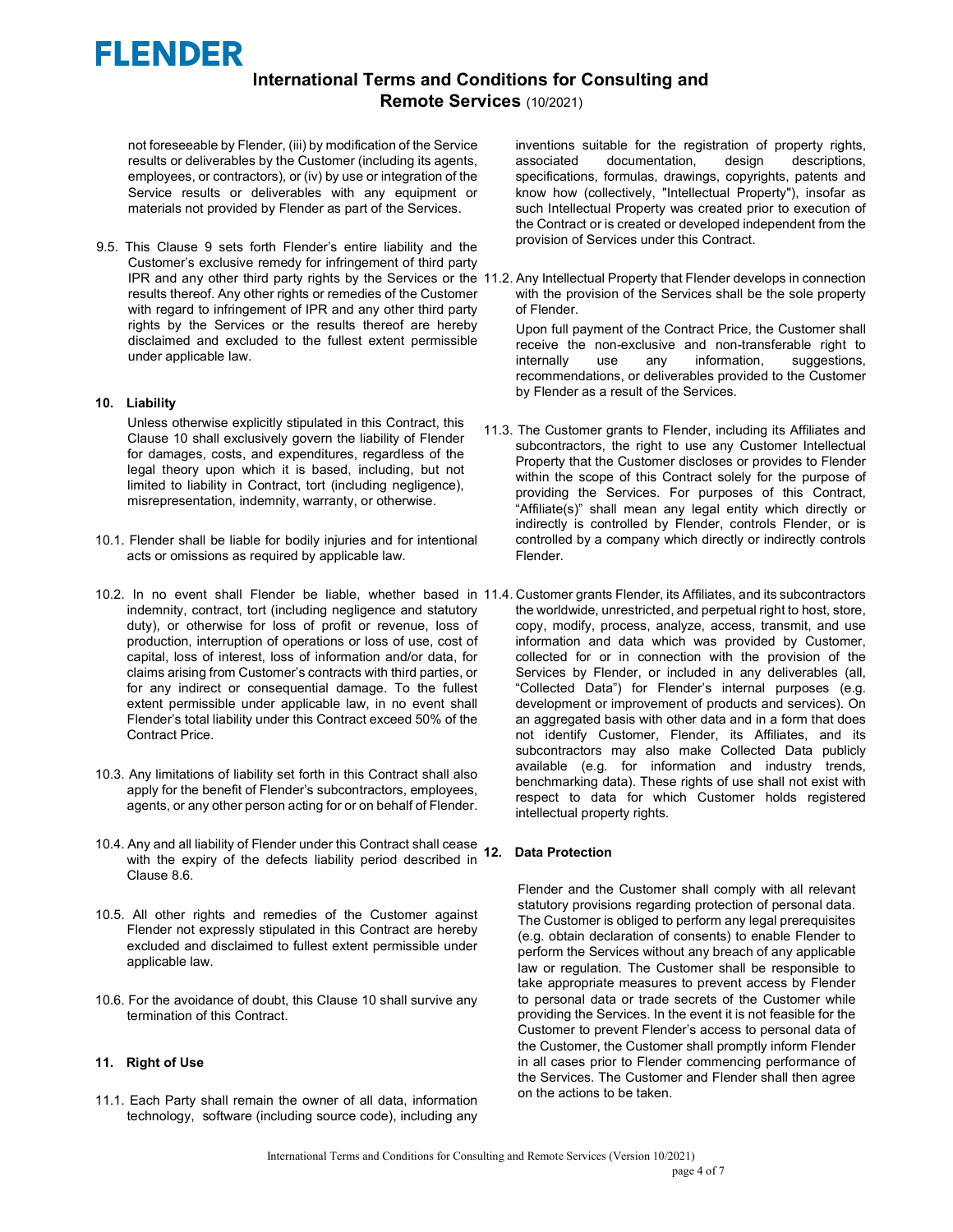# **FLENDER**

# International Terms and Conditions for Consulting and Remote Services (10/2021)

## 13. Confidentiality

- 13.1. The parties shall use any documents, know-how, data or other information provided by the other party ("Information") exclusively for the purpose of this Contract and shall keep Information confidential subject to the following. A receiving party may disclose Information to its employees and third parties who reasonably need to know such Information, provided such employees and third parties are bound by equivalent confidentiality obligations. The party disclosing Information shall be liable for any breach of such confidentiality obligations by its employees or third parties.
- 13.2. The confidentiality obligation set forth herein shall not apply to Information which:
	- (i) is or becomes part of the public domain other than by fault of the receiving party;
	- (ii) is disclosed to the receiving party in good faith by a third party who is entitled to make such disclosure;
	- (iii) is developed independently by the receiving party without reliance on Information;
	- (iv) was known to the receiving party prior to its disclosure by the other party; or
	- (v) is required to be disclosed by law (subject to the in a timely manner of such requirement).

(vi)

13.3. The confidentiality obligations set forth in this Clause 13 shall survive the expiration or termination of this Contract by 5 years.

#### 14. Termination, Suspension

- 14.1. Either party may terminate this Contract with immediate effect upon written notice if the other party becomes bankrupt or insolvent, has a receiving order made against it or compounds with its creditors, or continues business under a receiver, trustee, or manager for the benefit of its creditors or goes into liquidation.
- 14.2. Except as provided in Clause 14.1, the Customer may terminate the Contract only under the circumstances set out below, and in each case only upon 14 days written notice to Flender:
	- (i) In the event of delay, if (i) the maximum liquidated damages under Clause 5.2 are payable, (ii) a reasonable period of time for performance has been granted to Flender and has expired, and (iii) within that time period Flender has not provided a commitment to pay additional liquidated damages beyond the maximum set forth in Clause 5.2 in respect of the continuing period of delay, or
	- (ii) if Flender has materially breached the Contract more than once and has not remedied the breach within a reasonable period after receiving a written notification from the Customer specifying the breach.
- 14.3 . Any termination by the Customer shall have no effect on any portion of the Services performed prior to the termination. In the event of termination pursuant to Clause 14.2, Customer shall remain liable to pay Flender for all fees, costs and expenses related to any portion of the Services already performed prior to the effective date of termination.
- 14.4 .Notwithstanding any other rights it may have under the Contract, Flender may terminate the Contract:
	- (i) if the Customer comes under the direct or indirect control of any competitor of Flender;
	- (ii) if the Customer materially breaches the Contract and does not remedy the breach within a reasonable period after a notification by Flender;
	- (iii) if the Customer is in default on making any payment or in providing any payment security required under this Contract for more than 60 days; or
	- (iv) if the Contract has been suspended for more than 60 days pursuant to Clause 14.6 below.
- 14.5. In the event Flender terminates the Contract, Flender shall be entitled to recover from the Customer the Contract Price, less any saved or avoided expenditure, plus any additional costs or expenses incurred by Flender due to such termination.
- receiving party's obligation to notify the disclosing party 14.6. Flender may suspend performance of its obligations under the Contract, if:
	- (i) the Customer is in default on making any payment;
	- (ii) the Customer fails to perform any obligations or duties of cooperation necessary to enable Flender to perform the Services; or
	- (iii) the Customer otherwise materially breaches the Contract.
	- 14.7. If Flender suspends the Contract in accordance with Clause 14.6, the Customer shall become immediately liable to pay Flender for all portion of the Services already performed. Additionally, the Customer shall reimburse Flender all reasonable additional costs and expenses already incurred or incurred as a result of such suspension (e.g. payments to subcontractors, costs associated with waiting time, demobilization and remobilization, etc.). Any contractual dates shall be extended for a reasonable period to overcome the effects of such suspension unless Flender elects to terminate in accordance with Clause 14.4 (iv).

#### 15. Remote Services

15.1. Flender is entitled to provide the Services via secure remote access ("Remote Services").

The Customer shall verify that the security concept for remote access proposed by Flender is compatible with the technical capabilities of Customer and the Customer's safety, cyber security, and other requirements. The Customer remains at all times responsible for the safety of people, machines, and the serviced objects.

The Customer shall grant Flender access to the serviced objects via remote access and take the steps necessary to enable such remote access. The Customer shall provide an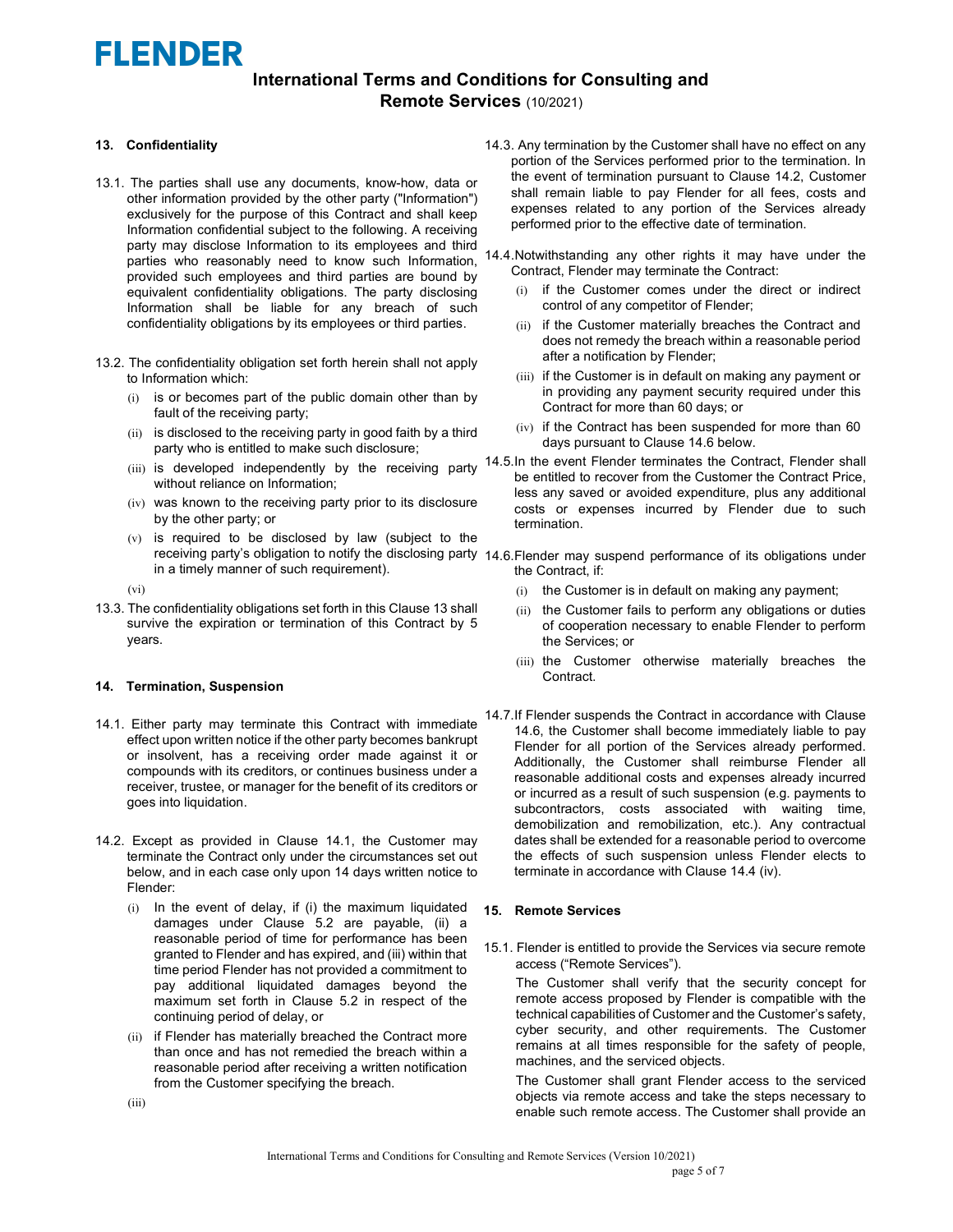

for a remote connection. The costs for such internet connection shall be borne by the Customer.

- 15.2. Flender is entitled to modify or amend the existing security concept, so long as the performance of Services via remote access is not compromised. Flender will notify the Customer prior to implementing an amended security concept. If implementation would be contrary to the Customer's reasonable interests, the Customer shall give written notice to Flender within 4 weeks after receipt of the notice of the intended change in security concept. If Flender and the Customer are unable to agree on the security concept within 4 weeks after the receipt of Customer's notice that Flender's proposal is contrary their interest by Flender, the Customer is entitled to terminate the Contract only with respect to that portion of the Services that involve Remote Services. In the 14.3 shall apply. In the absence of timely notice to the contrary, the proposed amendments to the security concept shall be deemed accepted by the Customer 8 weeks after Flender's notice, and Flender shall be entitled to implement the amended security concept.
- 15.3. In addition to and notwithstanding anything to the contrary in 16.4. Upon request of a party, the arbitral tribunal shall order any the Contract, the following shall apply in respect of the performance of any Remote Services by Flender:
	- (i) Customer acknowledges that in providing the Services remotely, Flender: (1) has no physical access to any people, machines and/or serviced objects and therefore fully relies on the performance of the Customer's 17. Export Regulations responsibilities under Clause 3.2 and in particular information provided by the Customer in order to perform 17.1. Flender shall not be obligated to fulfill this Contract if such the Services; and (2) does not perform any physical work or services on the machines and/or serviced objects and the Customer is responsible at all times for executing the relevant physical work or services on the relevant machines and/or serviced objects.
	- in relation to the performance of the Remote Services, including without limitation fitness for any particular purpose, or that the performance of the Remote Services would provide any specific result in respect of the physical work or services performed by the Customer on the relevant machines and/or serviced objects. Flender does not warrant that such Remote Services will detect and remedy all existing damages and defects at the serviced objects.
	- (iii) Clause 10 (Liability) applies here as well.

#### 16. Dispute Resolution, Applicable Law

16.1. The Contract and any dispute or claim arising out of, or in connection with, it or its subject matter or formation (including non-contractual disputes or claims) shall be governed by and Switzerland, excluding its choice of law rules. The UN Convention on Contracts for the International Sale of Goods shall not apply.

- internet connection, which meets the technical requirements 16.2. All disputes arising out of or in connection with the Contract, including any question regarding termination or any subsequent amendment of the Contract, shall be finally settled in accordance with the Rules of Arbitration of the International Chamber of Commerce ("ICC"). If the value of the total matter in dispute, including the value of any counterclaims, is less than €1,000,000, the tribunal shall consist of a single arbitrator and if the value of the total matter in dispute is €1,000,000 or more, the tribunal shall consist of a panel of three arbitrators. If the tribunal consists of three arbitrators, each party shall nominate one arbitrator for confirmation by the ICC. Once confirmed, those two arbitrators shall agree on the third arbitrator within 30 days after their appointment. Should the two arbitrators fail to reach agreement on the third arbitrator within the 30-day period, the ICC shall select and appoint the third arbitrator.
- event Customer exercises such termination right, Clause 16.3. The seat of arbitration shall be Zurich, Switzerland. The language to be used in the arbitration proceeding shall be English. Any order for the production or disclosure of documents shall be limited to the documents on which each party specifically relies in its submission(s).
	- claiming or counterclaiming party to provide security for the legal and other costs of any other party related to that claim or counterclaim, by way of bank guarantee or in any other manner and upon such terms as the arbitral tribunal considers appropriate.

- fulfillment is prevented by any impediments arising out of national or international foreign trade or customs requirements or any embargoes or other sanctions.
- $\,$ (ii)  $\,$  Flender does not make any warranty, express or implied,  $\,$  17.2. If the Customer transfers works forming part of the Services (hardware, software, or other technology, including corresponding documentation, works, or services, regardless of the mode of provision, and including any technical support) provided by Flender to a third party worldwide, the Customer shall comply with all applicable national and international (re- ) export control regulations. In any event the Customer shall comply with the (re-) export control regulations of the Federal Republic of Germany, the European Union, and the United States of America.
	- 17.3. If required to conduct export control checks, the Customer, upon request by Flender, shall promptly provide Flender with all information pertaining to a particular end customer, the destination, and the intended use of the relevant works, as well as any existing export control restrictions.
- non-contractual disputes of claims) shall be governed by and 17.4. The Customer shall indemnify and hold harmless Flender<br>construed in accordance with the substantive laws of the sed against any claim presenting estien fin from and against any claim, proceeding, action, fine, loss, cost, or damages arising out of or relating to any noncompliance with export control regulations by the Customer, and the Customer shall compensate Flender for all losses and expenses resulting therefrom, unless such noncompliance was not caused by the fault of the Customer. This